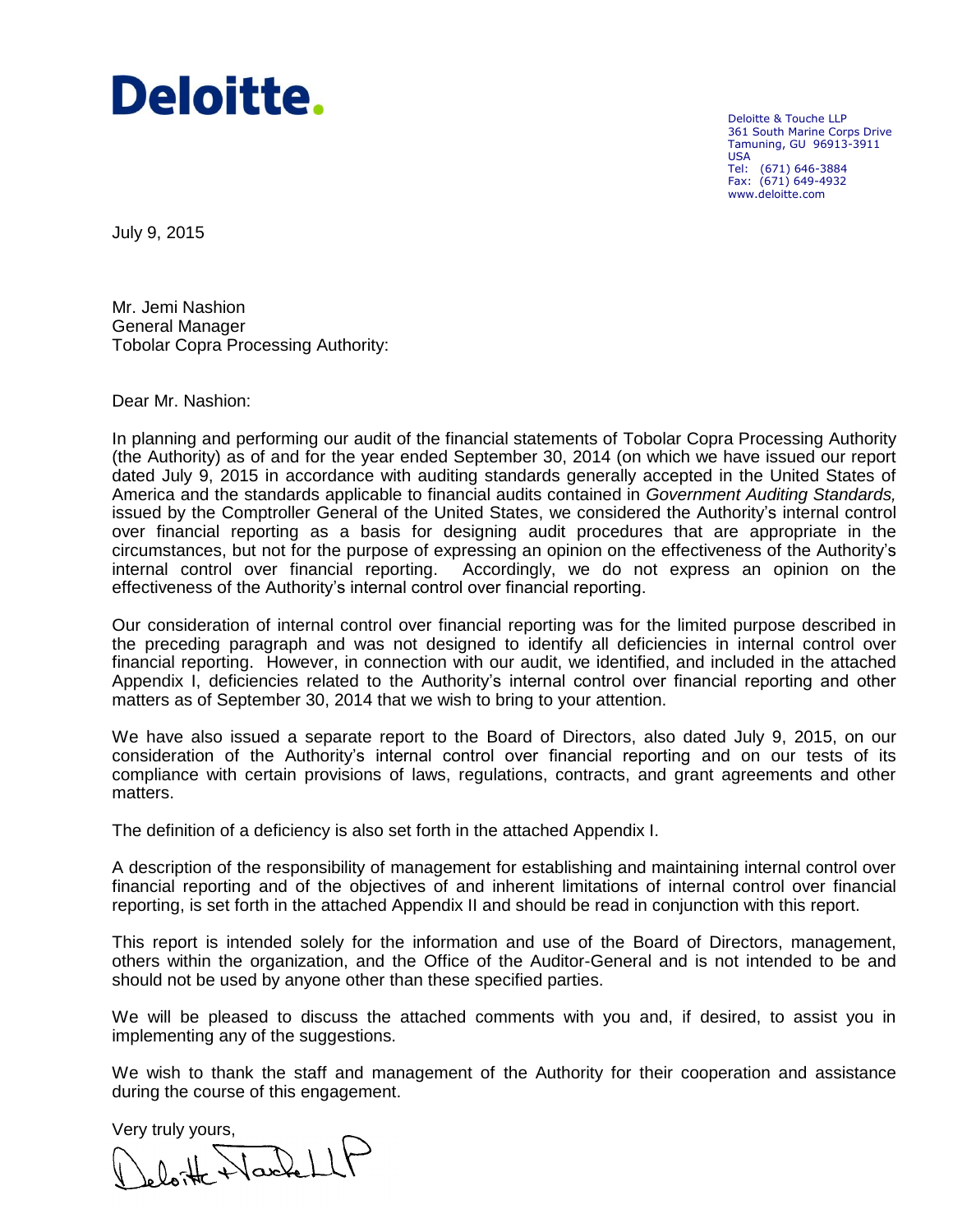# **SECTION I - CONTROL DEFICIENCIES**

We identified, and have included below, control deficiencies involving the Authority's internal control over financial reporting as of September 30, 2014 that we wish to bring to your attention:

## (1) QuickBooks Accounting System Set-up

The customer sub ledger accounts were not properly set-up in the QuickBooks accounting system when balances were migrated from the previous accounting system. We recommend appropriate setup of customer accounts in QuickBooks to facilitate generation of reliable reports. This matter was reported as a finding in the audits of the Authority for fiscal years 2010 through 2013.

## (2) Accounts Receivable

No allowance for doubtful accounts analysis is performed. The Authority did not implement a review process over receivables and the related allowance for doubtful accounts. We recommend that management perform counterparty reconciliation, review and evaluate balances thus requiring that invalid receivables be written off and that doubtful accounts be adequately provided for. The Authority should determine and document the methodology and assumptions to be used as the basis for provisioning. Balances should be evaluated, collective efforts be implemented, and provisions be provided as appropriate. Historical loss experience and publicly observable data on loss experience by the industry or the risk profile of the counterparty should be considered rather than provisioning based solely on an ageing analysis. This matter was reported as a finding in the audits of the Authority for fiscal years 2009 through 2013.

## (3) Employee Receivables

At September 30, 2014, suspense staff advance accounts pertaining to employee advances for merchandise ordered and collected through salary deductions, aggregated \$9,887. However, no apparent monitoring of employee receivables was performed. In addition, the staff suspense lunch account of \$5,143 has no indication as to whom to collect from. This amount been fully provided with an allowance. We recommend that management establish policies and procedures to govern monitoring and review of receivables from employees. This matter was reported as a finding in the audits of the Authority for fiscal years 2005 through 2013.

#### (4) Inventory

It has been the Authority's practice to record inventories as an expense upon purchase and then record an inventory adjustment at year end based on annual physical count. We noted that although the following control procedures are maintained, deficiencies are present in the actions implemented.

The production department performs daily counts of copra raw materials and copra oil. However, no independent check and verification of inventory on hand is performed and periodic reconciliations of book to actual inventory on hand are not carried out.

We recommend that adequate recordkeeping of inventory purchases occur, periodic cyclical counts be performed, and complete and timely reconciliations be performed to properly account for available inventories. The Authority should establish adequate internal controls over inventories. This matter was reported as a finding in the audits of the Authority for fiscal years 2005 through 2013.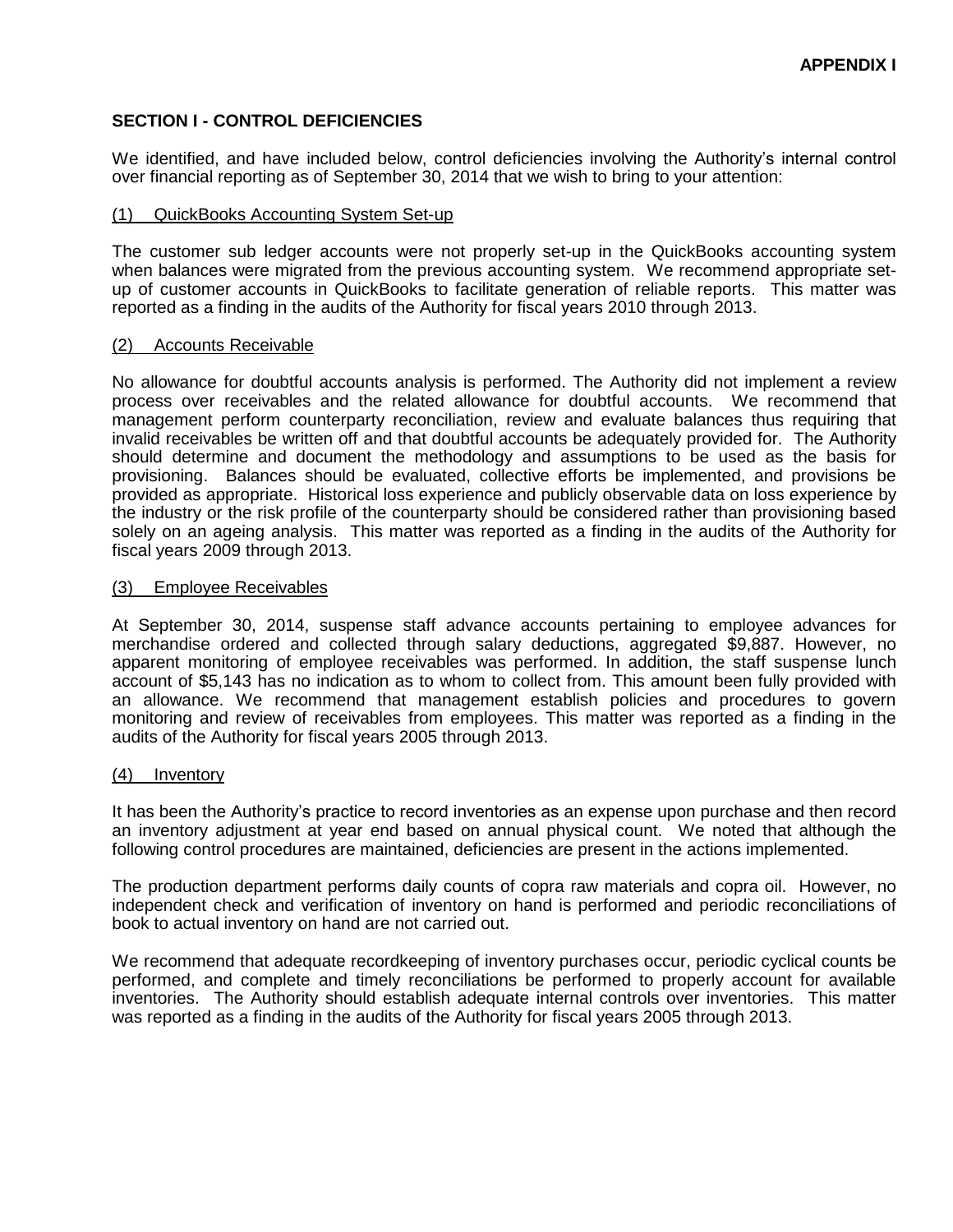# **SECTION I - CONTROL DEFICIENCIES, CONTINUED**

# (5) Payroll Testing

Of twenty one payroll payments tested, the hourly rate paid for two was not supported by amended employment contracts. We recommend management keep adequate payroll documentation on file.

#### (6) Expenses

Of nine expenses tested, \$6,987 for travel costs to Pohnpei and Japan were not supported by underlying airline tickets. Furthermore, the Authority has no formal travel policy relative to liquidation and reporting travel advances. We recommend that travel expenses be supported by underlying airline tickets. Furthermore, we recommend management establish an appropriate travel policy.

## (7) Cost of Goods Sold

Of seventy five (75) cost of goods sold tested, sixteen supporting documents (check vouchers, supplier invoices and liquidation reports) were missing. In addition, nine had no check vouchers attached and no signature of preparer and reviewer evidencing independent review. We recommend management strengthen internal control over purchases and disbursements.

## *Cost of Goods Sold – Copra Purchases*

We were not able to verify the completeness of copra purchase tickets since some were missing and were not properly filed. We recommend management establish internal control over copra purchases on outer islands and have proper monitoring and filing of copra purchase ticket by arranging those items in sequence per trip for future reference.

#### (8) Sales and revenue testing

Of nineteen sales and revenues tested, two were not supported by receipts and reported unidentified customer deposits reflected in bank statements. Prior year negative receivables were reclassified as cash sales since management could not determine their appropriate classification.

We recommend management strengthen internal controls over sales and revenues and monitor unidentified receipts

# **SECTION II - OTHER MATTERS**

Our observations concerning other matters related to operations, compliance with laws and regulations, and best practices involving internal control over financial reporting that we wish to bring to your attention at this time are as follows:

#### (1) Journal Entries and Bank Reconciliation

Sign-offs on journal entries by the preparer and reviewer are not indicated on the JV's to evidence that independent reviews occurred. We also recommend that the date be specified to substantiate the timeliness of the control procedure. This matter was reported as a finding in the audits of the Authority for fiscal year 2013.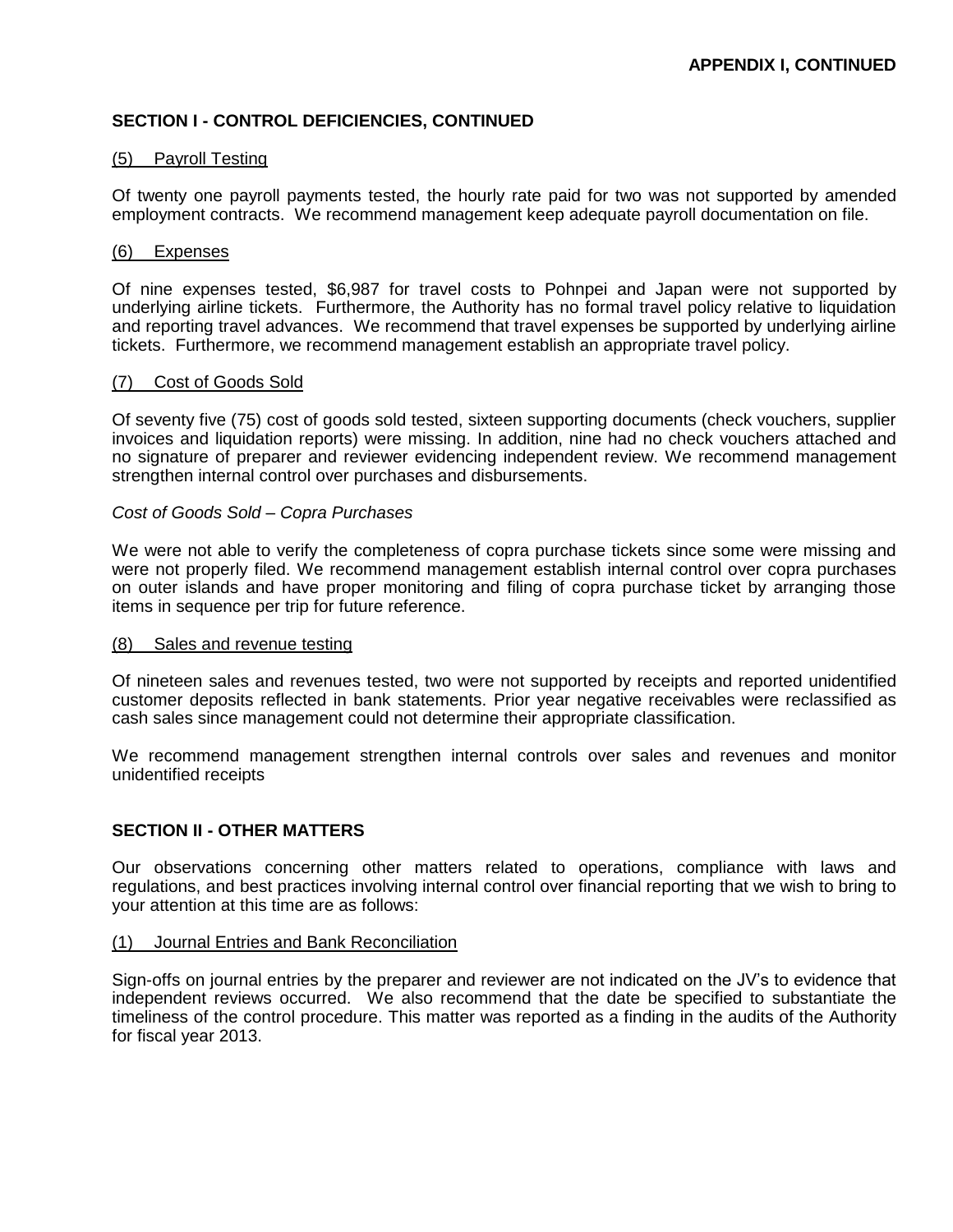# **SECTION II - OTHER MATTERS, CONTINUED**

#### (2) Inventory

Copra oil, copra cake and soap and materials are valued at lower of production cost, which includes raw copra, direct labor and factory overhead, or market (net realizable value). However, the Authority has not established a methodology to determine the production cost of such inventories. Year-end valuation is based on average cost without comparison to NRV. In addition, the basis of cost for copra meal cannot be provided. We recommend that management adopt a methodology to determine the value of inventory at cost. This matter was reported as a finding in the audits of the Authority for fiscal years 2008 through 2013.

# (3) Sales discounts

The Authority's records sales discounts as the difference between collections received and invoices issued. We were not provided documentation substantiating the approval of sales discounts. Management should establish policies and procedures and strengthen internal controls over the approval of sales discounts.

## (4) Maintenance of files

Several unpaid invoices and check duplicates were missing. Check vouchers were not attached indicating signature of preparer and reviewer to evidence that the transaction was independently reviewed and approved. We recommend management establish internal controls over filing accounting documents.

## (5) Cost of Goods Sold

Expenses of \$52,704 recorded and paid in FY14 occurred and were not accrued in FY13. We recommend management properly monitor and timely record unpaid invoices.

# **SECTION III - DEFINITIONS**

The definition of a deficiency is as follows:

A *deficiency* exists when the design or operation of a control does not allow management or employees, in the normal course of performing their assigned functions, to prevent, or detect and correct misstatements on a timely basis. A deficiency in design exists when (a) a control necessary to meet the control objective is missing or (b) an existing control is not properly designed so that, even if the control operates as designed, the control objective would not be met. A deficiency in operation exists when (a) a properly designed control does not operate as designed, or (b) the person performing the control does not possess the necessary authority or competence to perform the control effectively.